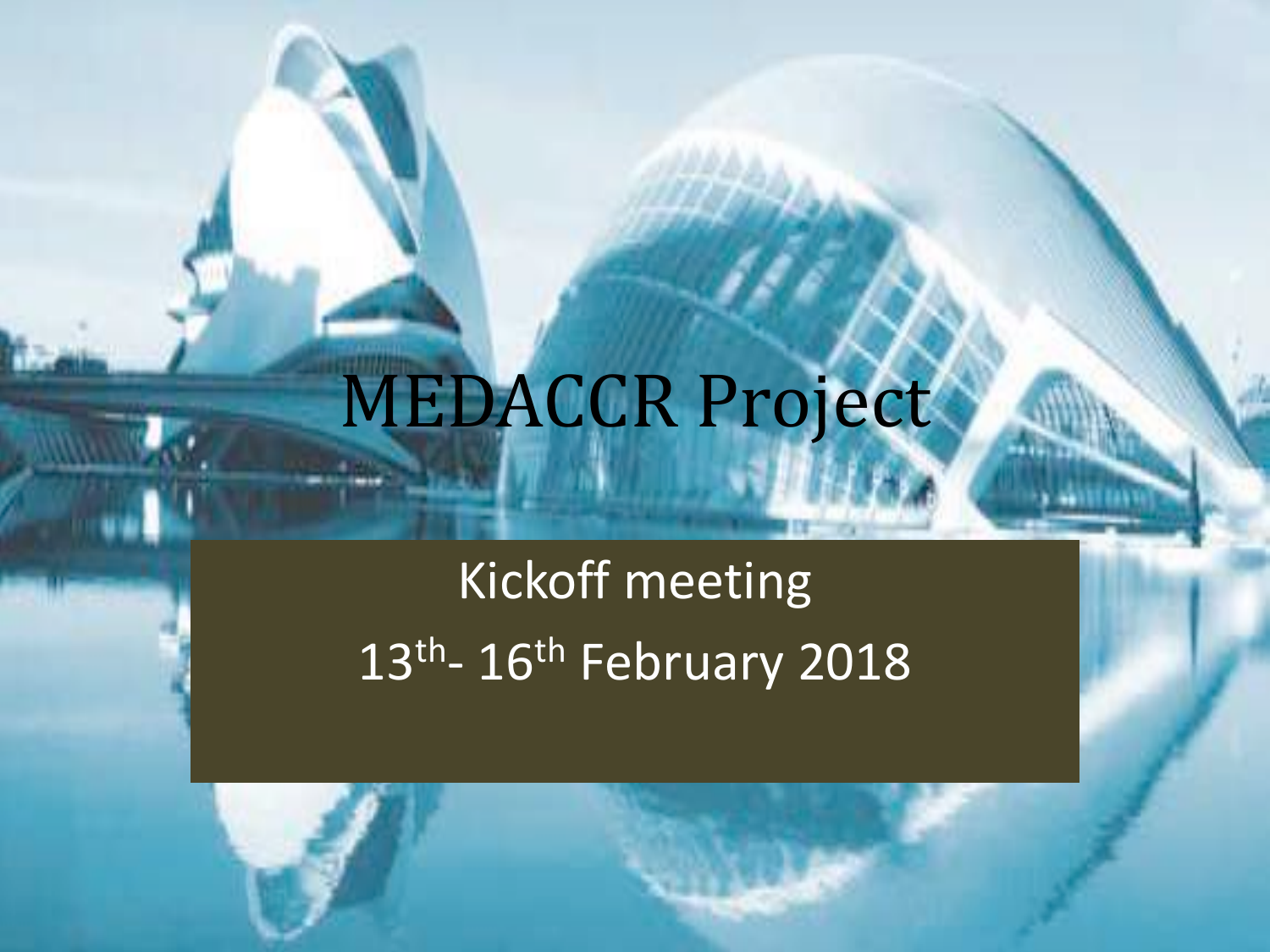Engineering Profession in Jordan and Engineering **Outcomes and PSUT Model** 

> **Moussa Habib, PhD, SIEEE, JCE Undersecretary General Jordan Engineers Association**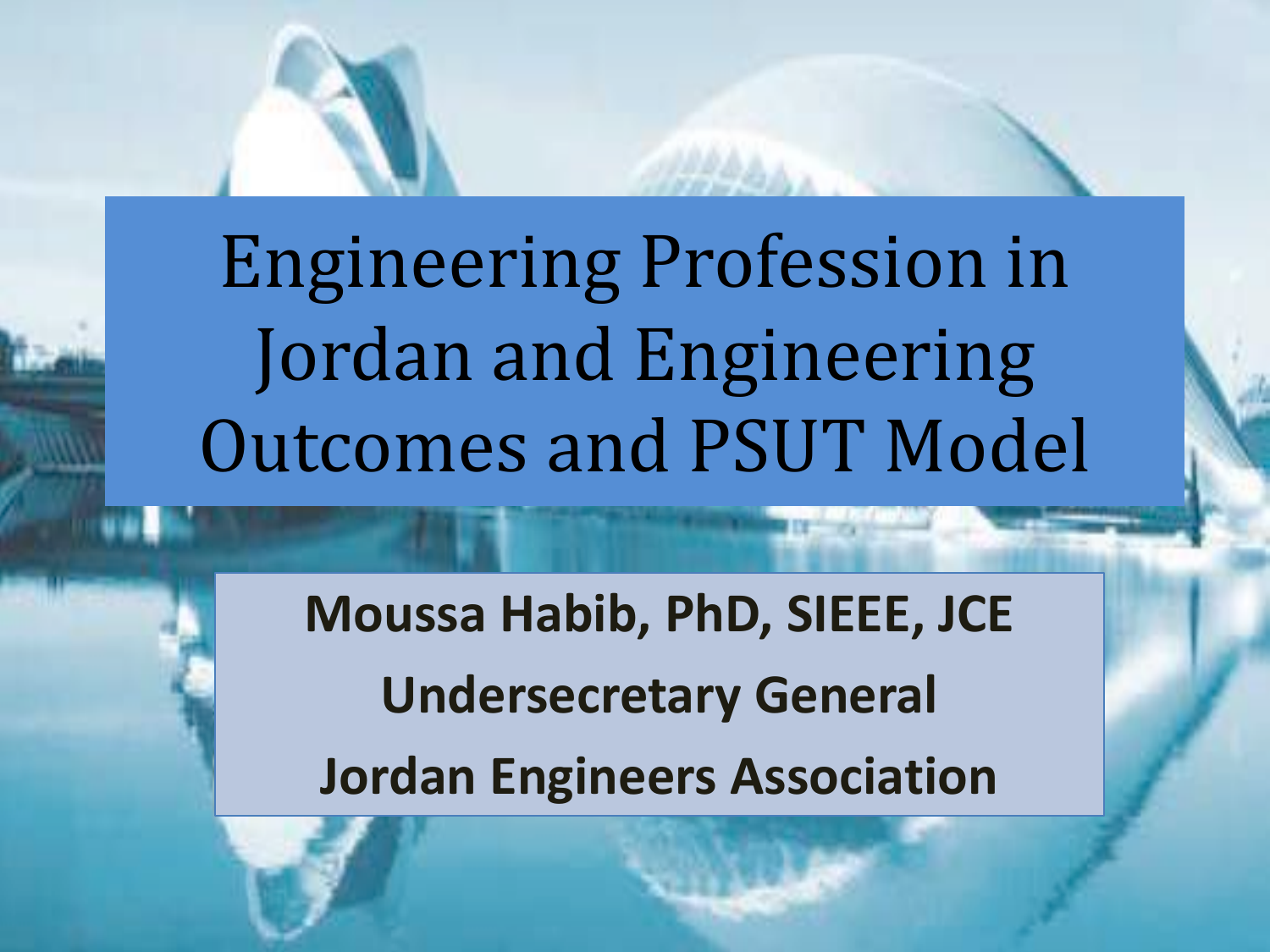#### • How do we build mutual understanding among nations about the quality of engineers who enter the globally connected workplace?

#### • George Peterson,

•

• Washington Accord Secretariat, 2001–2007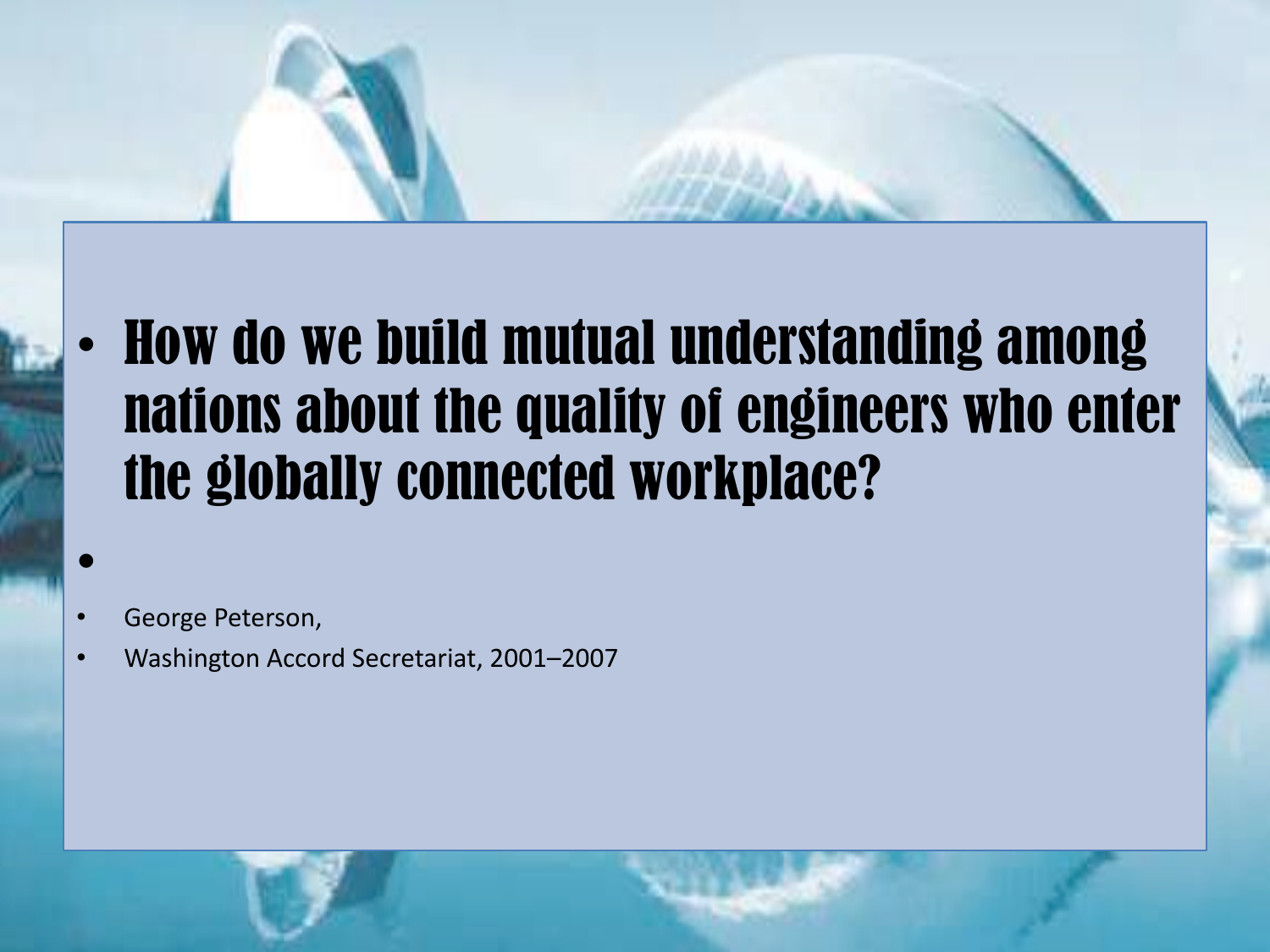#### Contents

- Overview
- Role of JEA
- PSUT Vision
- JEA Graduate Attributes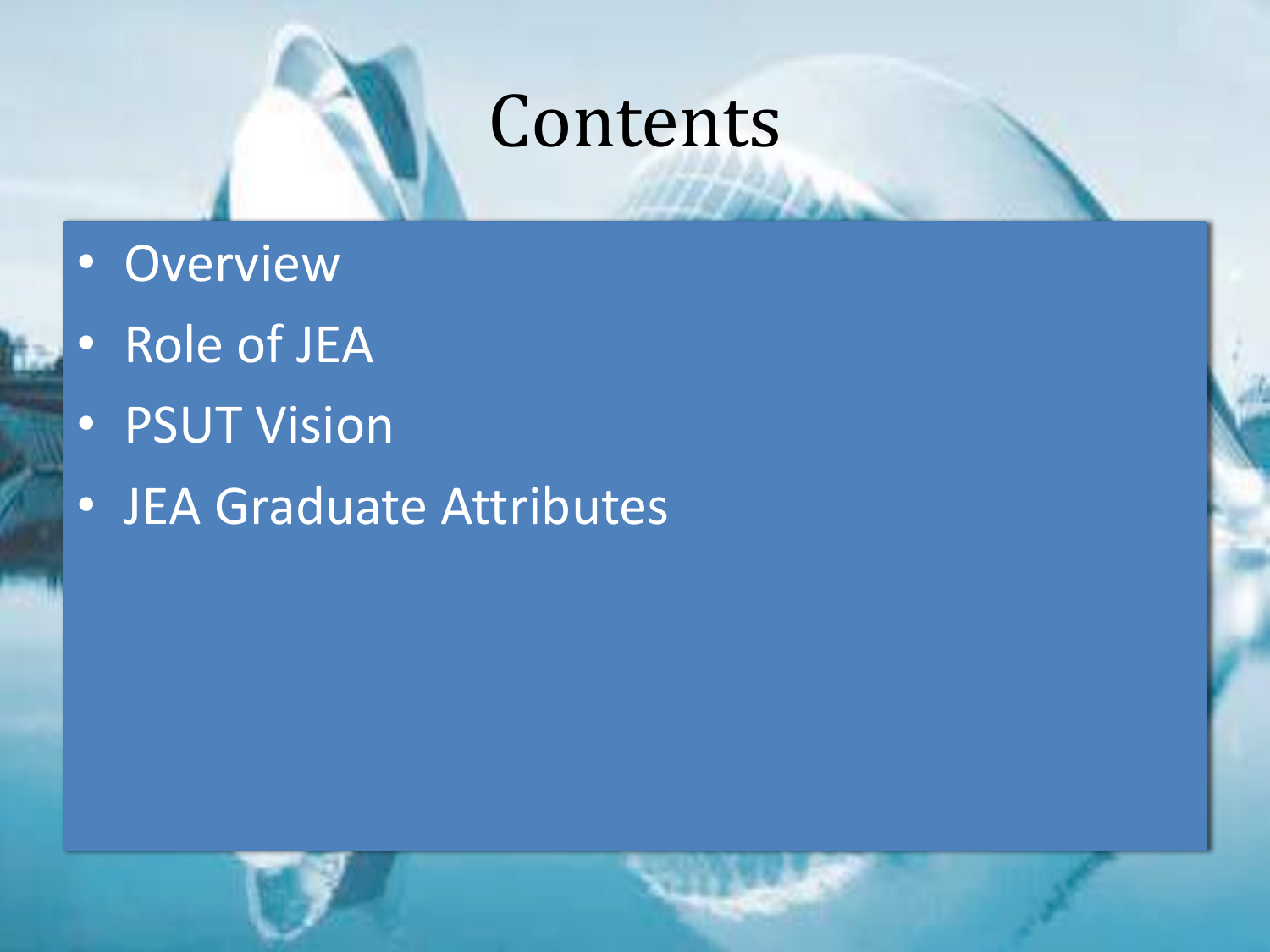#### **Overview**

- **JEA is 150,000 registered members**
- **11 branches (Amman Center) and 14 branches (Jerusalem Center)**
- **30+ JEA liaison offices in the world**
- **60,000 engineering students at National Universities**
- **1280 engineering firms in Jordan alone**
- **Every 30+ minutes we have a new engineering graduate in the six disciplines of JEA main streams**
- **55,000 registered members in Electrical engineering discipline and 30,000 in Civil, and 25,000 in mechanical alone.**
- **35,000 Jordanian Engineers in the Gulf alone**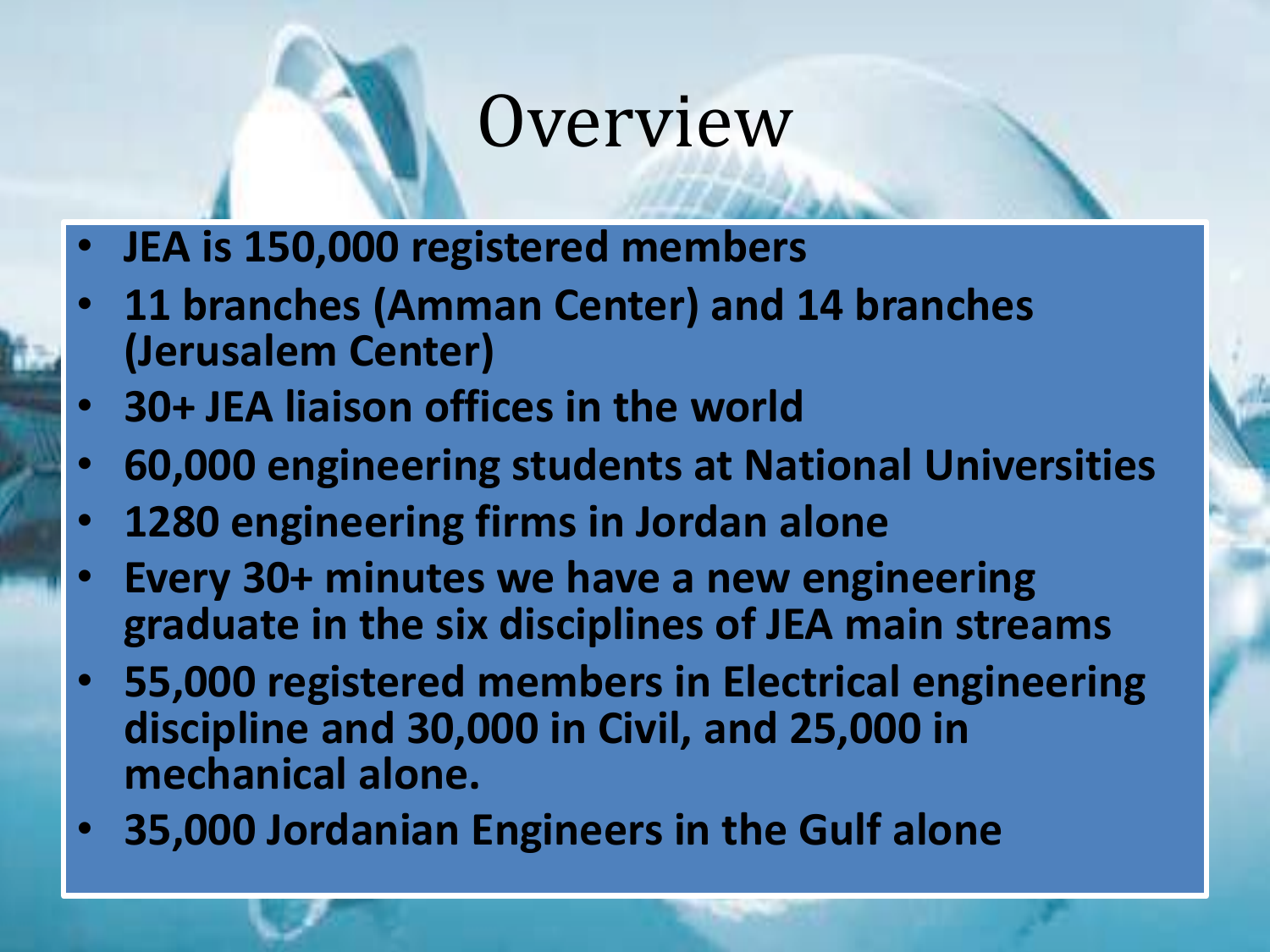## **Overview**

- JEA was established in 1958 with a Jordan Engineering ACT (first amendment 1972) PSUT was established in 1991 with two schools Electrical Engineering and Information Technology Schools (a total number of students of 3500 and 160 staff members)
- Jordan Has a the Higher Commission for Quality and Accreditation (Independent Body)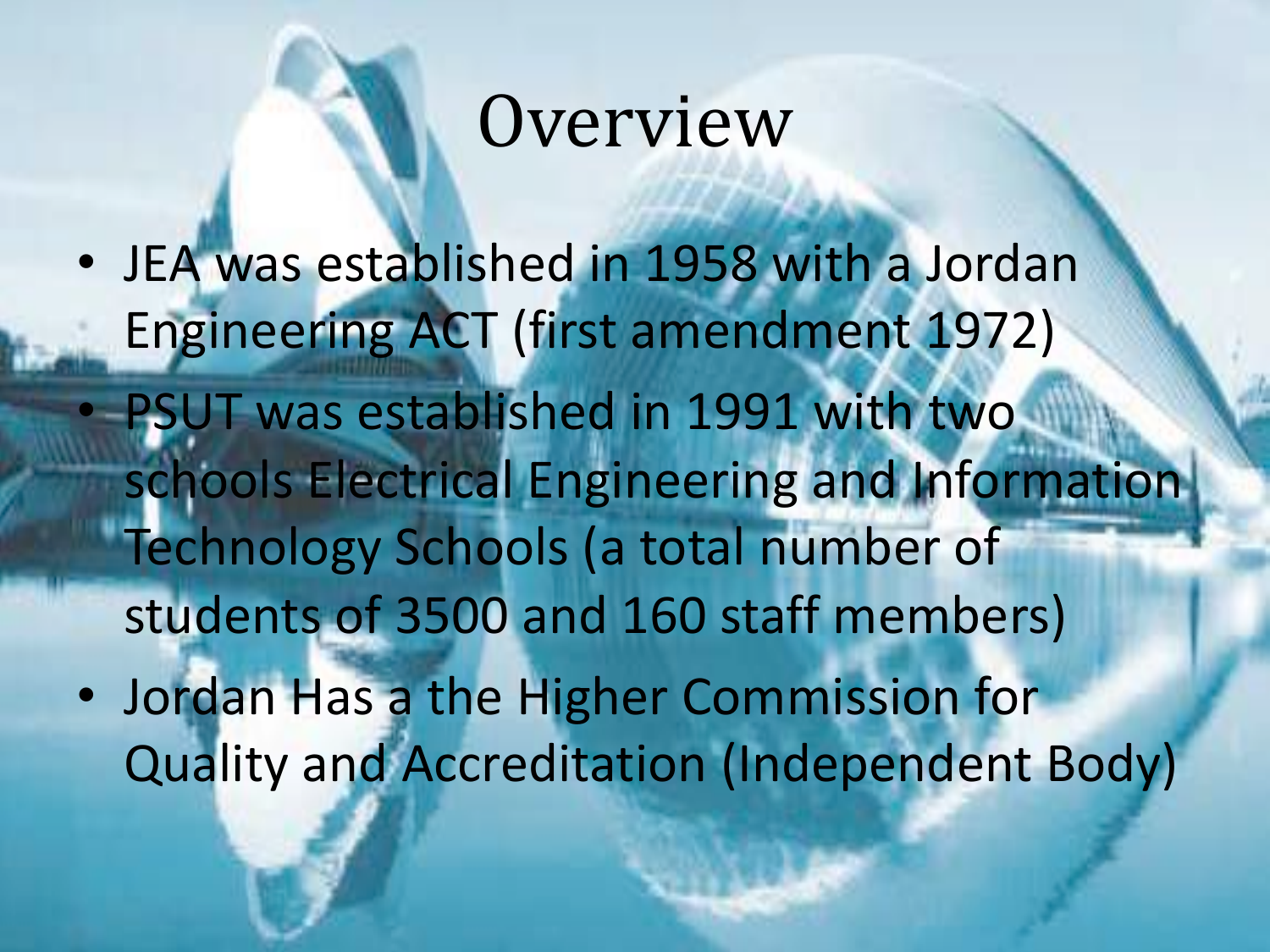## Role of JEA in the education and training in the formation of a **Practicing Engineer**

- Meet standard of engineering education: Graduate Attributes
- Meet standards for professional competency
- Observe code of conduct
- Maintain competencies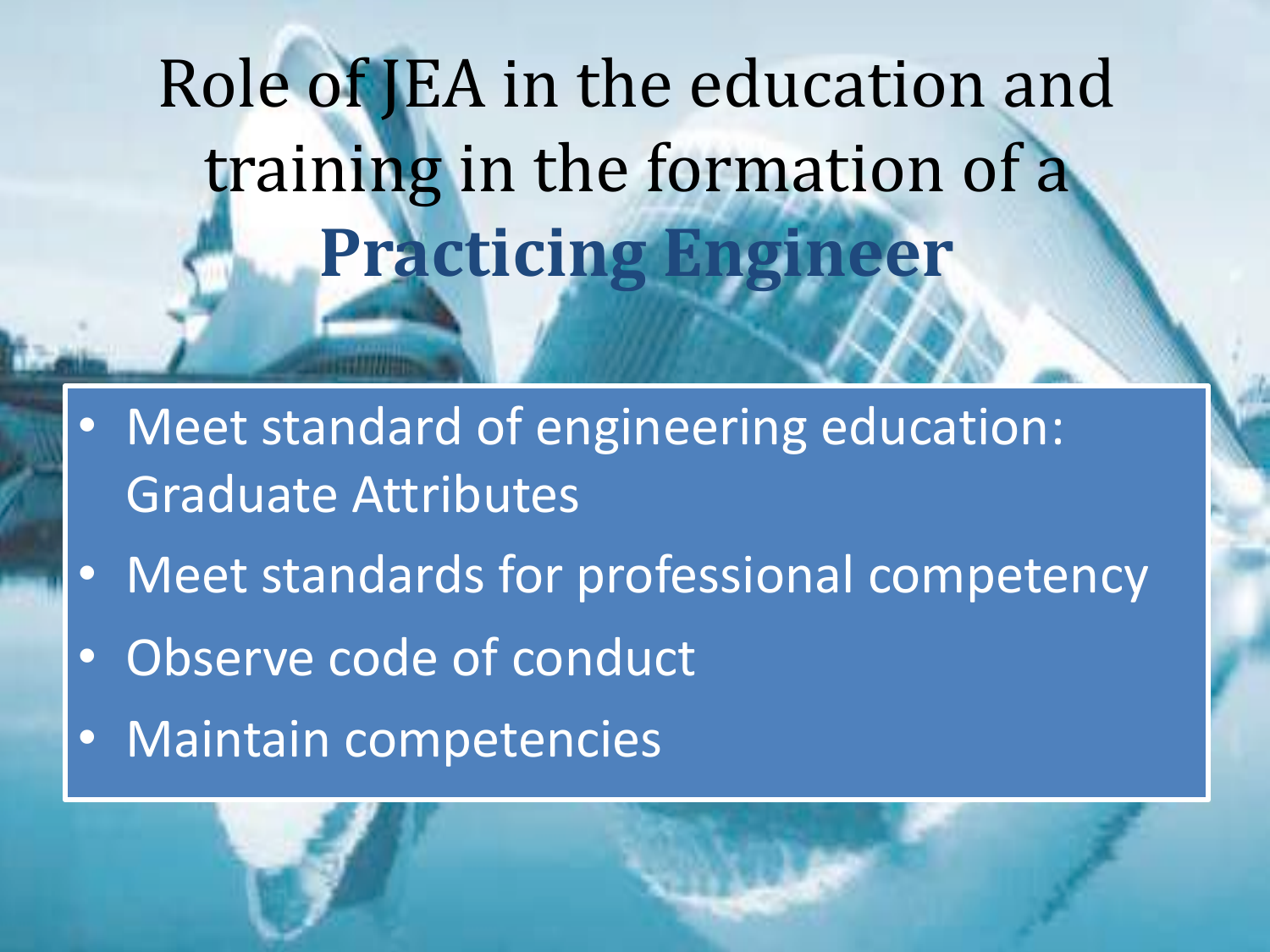## PSUT Vision in the formation of **Practicing Engineers**

- Creating the programs of engineering that meet the requirement of the engineering practice according to JEA standards
- PSUT achieved the first two attributes of having its programs by ABET.
- Making the un employability rate at its minimum level by meeting the other two standards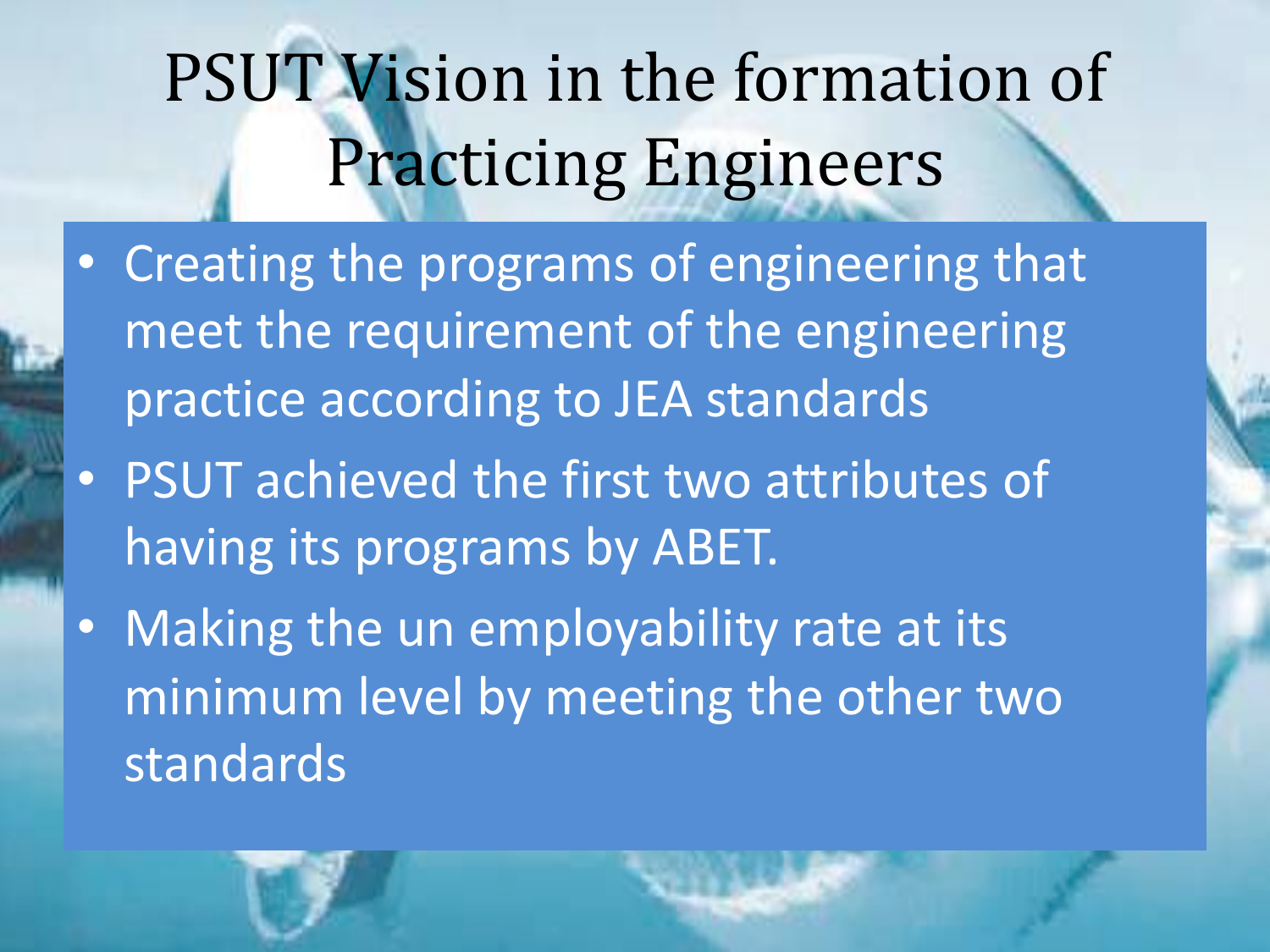## Engineering Market GAP

•**Its all about engineering attributes needed in a global engineering world**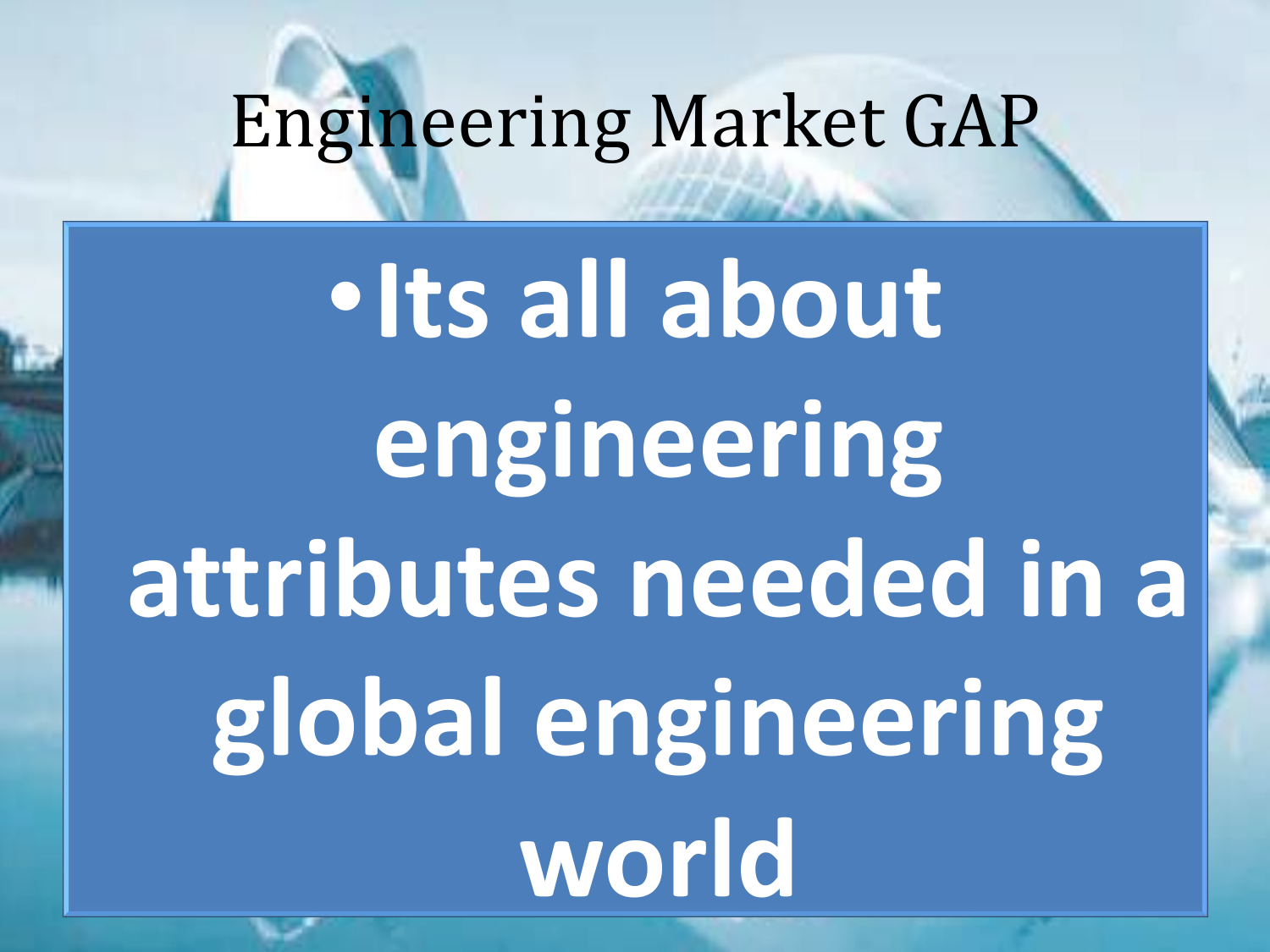#### Attribute

• **JEA Graduate Attribute Profile has 12 elements, supported by a Knowledge Profile (8 elements), and a definition of the Level of Problem Solving, which support the culture of quality assurance and accreditation**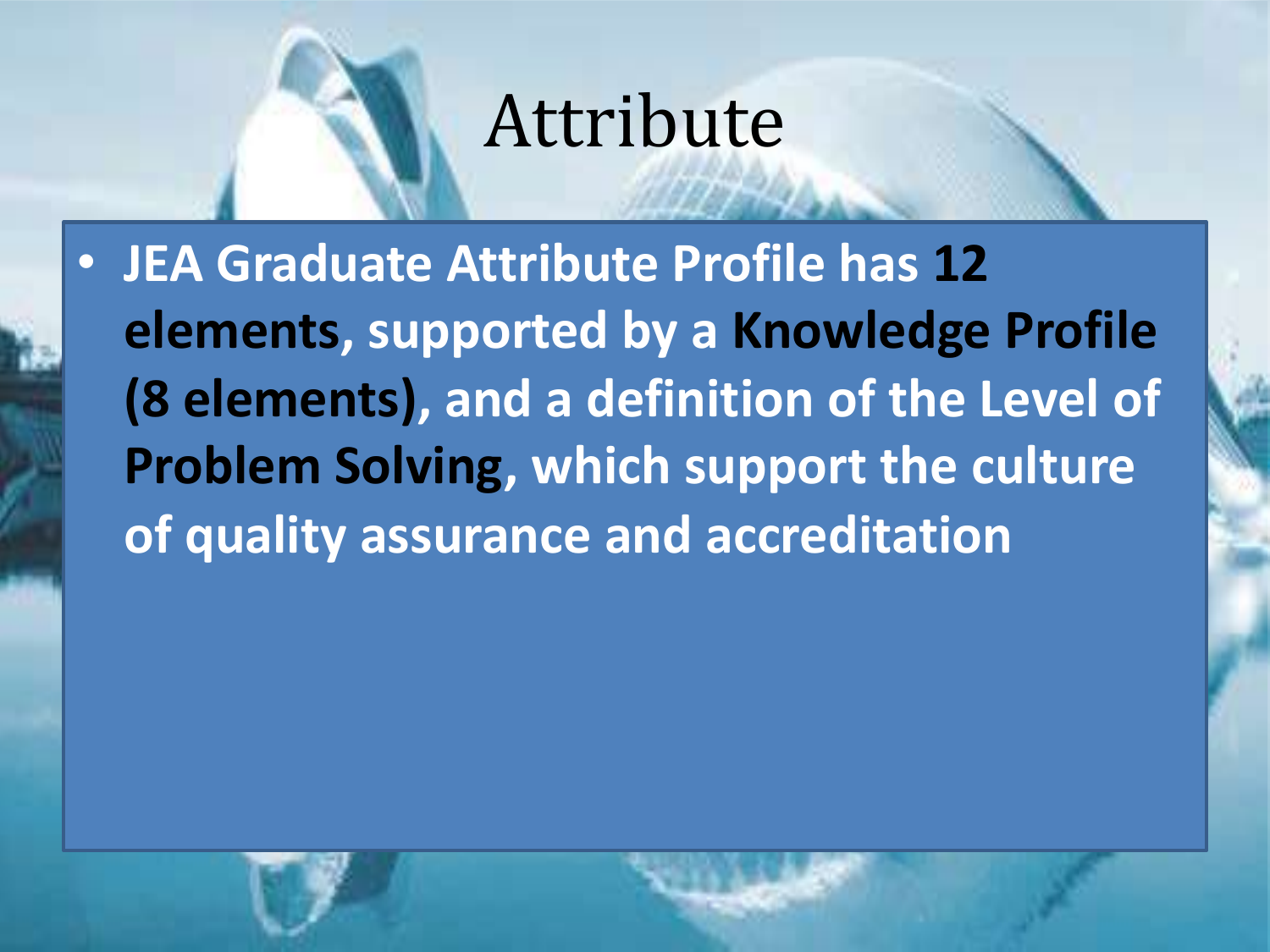## Graduate Attributes of Quality Assurance and Accreditation

• **Engineering knowledge**  • **Problem analysis**  • **Design/development of solutions** • **Investigation** • **Modern tool usage The engineer and society** 



• **Environment and sustainability** 

• **Ethics**

• **Individual and teamwork**

• **Communication**

• **Project management and finance** 

• **Life-long learning**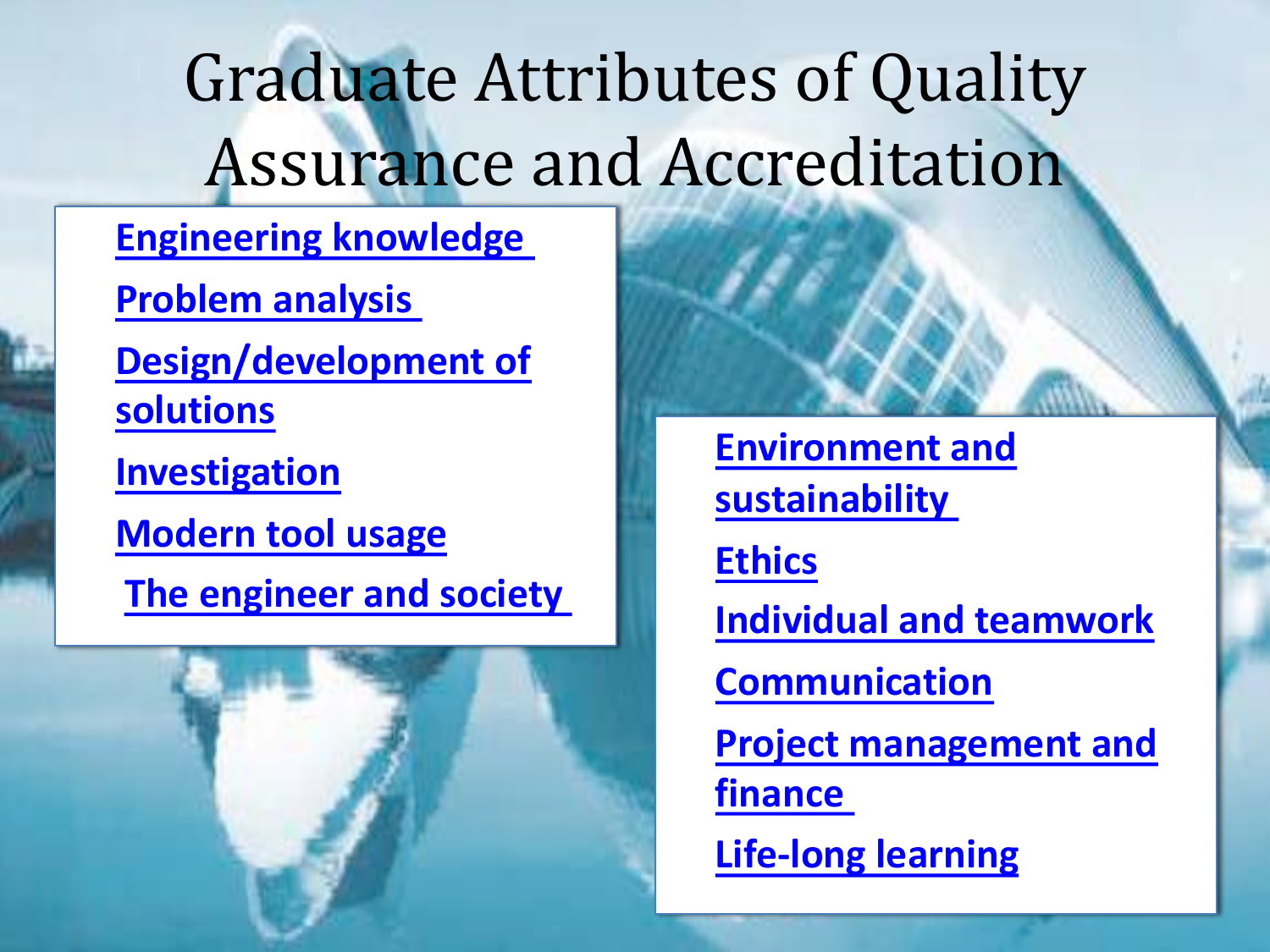### Attributes: Complex Engineering Problem and activities

- 1. Depth of knowledge required
- 2. Range of conflicting requirements
- 3. Depth of analysis
- 4. Familiarity of issues
- 5. Extent of applicable codes
- 6. Extent of stakeholder involvement and needs
- 7. Interdependence



- 2. Level of interactions
- 3. Innovation
- 4. Consequences to society and the environment
- 5. Familiarity